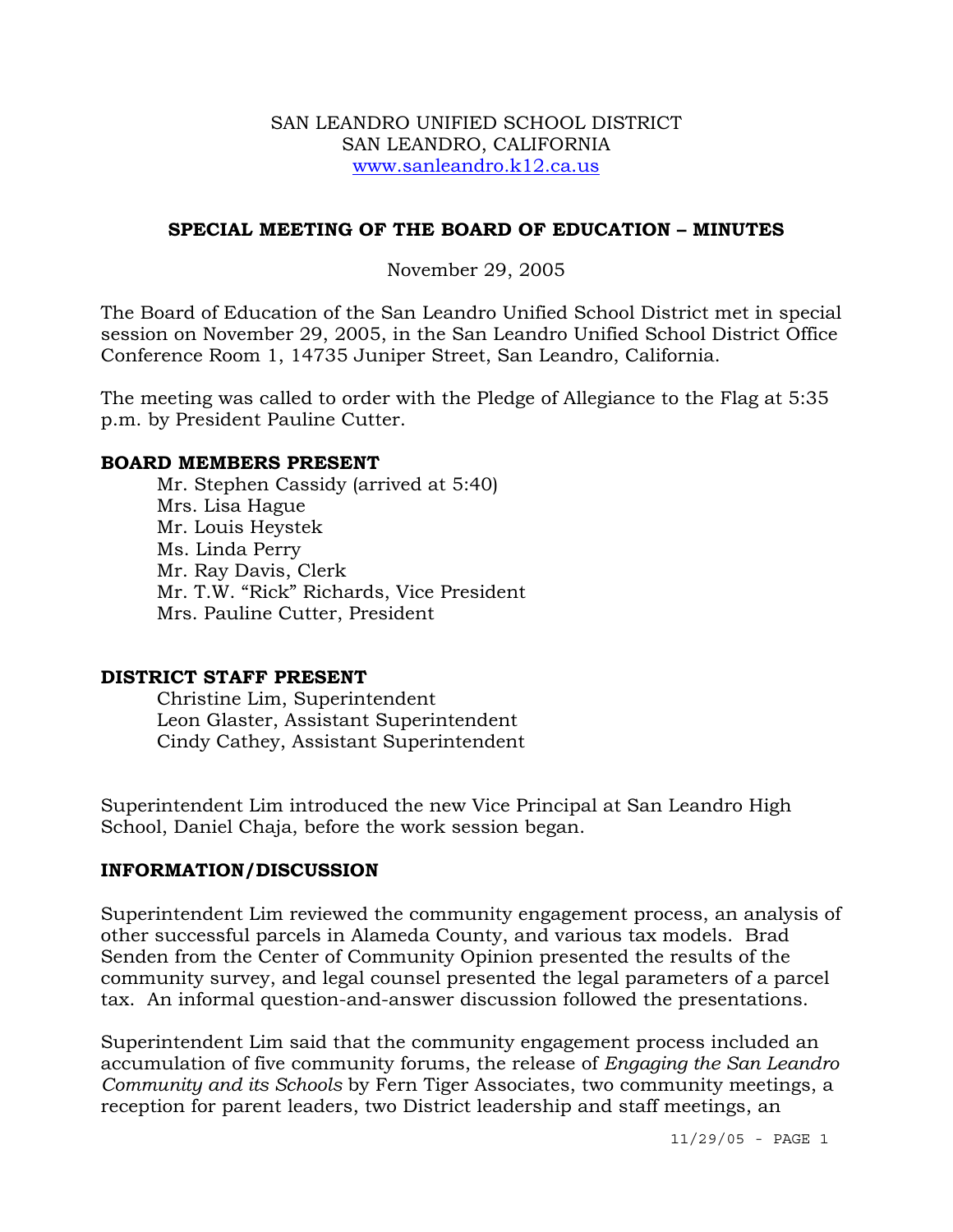informal meeting with the San Leandro Chamber of Commerce, and all District's unions. This resulted in a list of the top four priorities that included: attracting and retaining highly qualified staff; maintaining safe and clean schools, and positive learning environments; enhancing library, media, and technology services; and District, and school academic and enrichment programs. She noted that, in addition, Garfield, McKinley Roosevelt, Washington, and Wilson elementary schools, John Muir Middle School; and Lincoln Continuation High School had all conducted a community process at their school sites. Lists of their budget priorities, were also included in the information packet, based on the question, "If the school district had additional financial resources, what would you spend the extra funds on?"

Staff conducted an analysis of the most recent successful parcel tax measures of five districts in Alameda County: Berkeley, Albany, Piedmont, Livermore, and Alameda, including the approval rate, duration, exemption(s), annual inflation adjustment, tax model and rates, oversight and accountability provisions, and purpose, noting that a 66 2/3 percent or rounded 67 percent approval rate was needed to pass a parcel.

Brad Senden from The Center for Community Opinion walked through the results of the community survey, stating that 404 interviews with registered voters in the school district were completed between November 19 and November 27, 2005. Results showed that support for both a parcel tax proposal and a bond had increased since they had surveyed voter opinion in the spring of 2004. Mr. Senden explained tables comparing parcel tax and bond benchmark questions from both the 2004 and 2005 surveys.

Based on the information presented, overall conclusions and recommendations from The Center for Community Opinion included:

- Only a parcel tax with a very low cost to the average homeowner is feasible at this time, and the cost to the average homeowners should not exceed \$27.
- Voters dislike all of the possible tax structures presented to them in this survey, and they would not recommend trying anything other than a very traditional parcel tax at this time, adding that because the rate will need to be kept very low, it may not be worth the effort to win voter approval of such a parcel tax.
- Additional voter education will be needed before a parcel tax based on square footage can be attempted. To provide voters with the kind of information they need to overcome a less than positive reaction to either of the squarefoot-based options tested in this survey, the District must be assured that the local business community will accept such a proposal. If, while attempting to present this option to the local voters, it is attacked by the business community, the chances of winning voter approval drops from slim to none.
- y A bond under the provisions of Proposition 39 is feasible next year if the cost is set at or below \$30 per \$100,000 assessed value.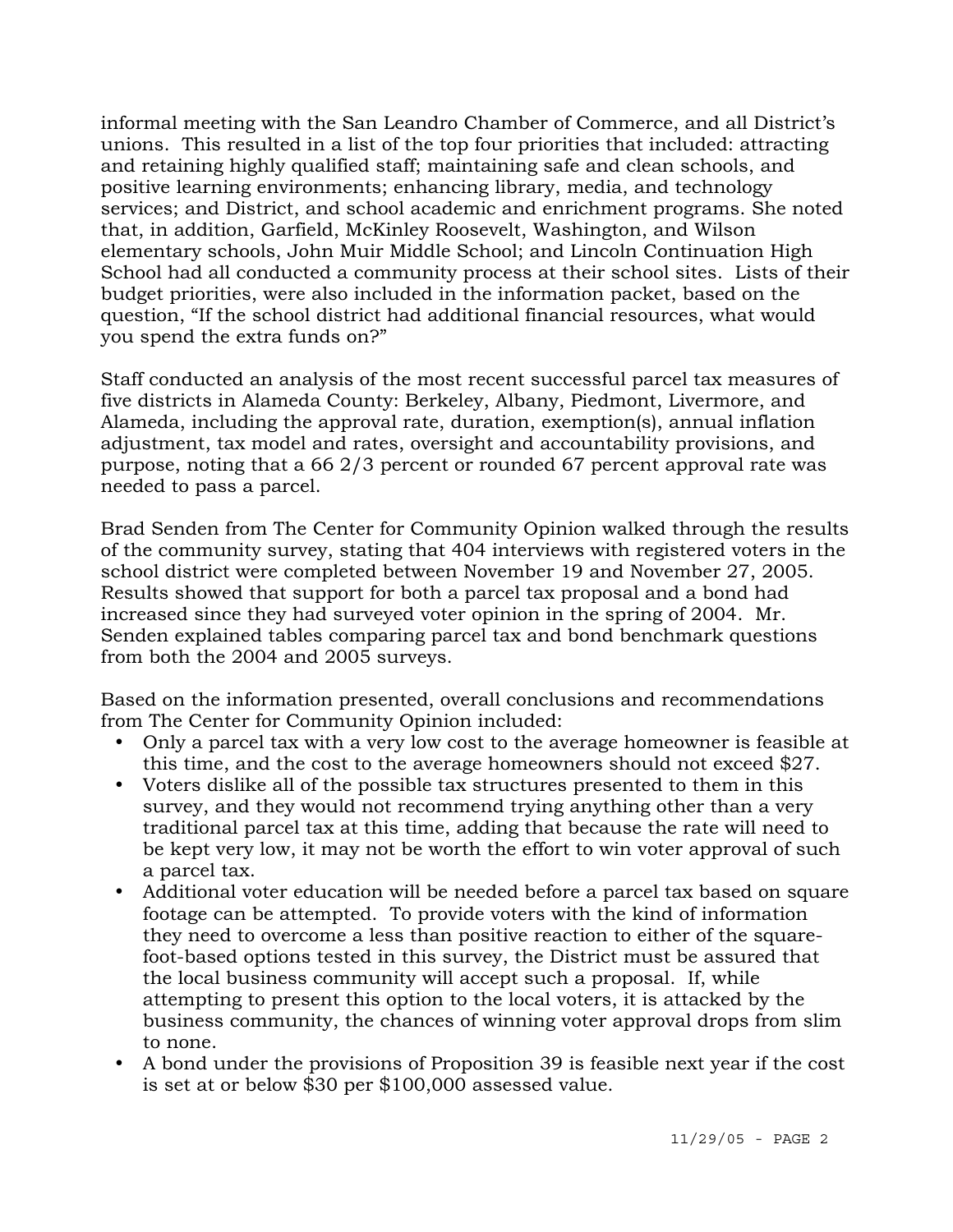Assistant Superintendent Leon Glaster presented data regarding three tax models: flat parcel tax; square foot by lot size; and square foot by building as prepared by Kelling, Northcross & Nobriga, adding that the estimates included senior exemptions, and as additional information and feedback was received from various groups, the data would be revised.

Legal parameters of a parcel tax were presented by the District's legal counsel, Adam Ferber. He shared timelines for an April 11 or June 6 parcel-tax measure.

Mr. Ferber explained that the only explicit law on the subject was Government Code Section 50079, which provides and requires that qualified special taxes such as parcel taxes must be "uniformly applied." He also explained that his firm believes that uniformity is complied through one of two models: a per parcel "flat tax" (i.e. \$50 per parcel), or uniform square foot, and he's recommending that, to limit the legal risk, the District should consider a per-parcel model or uniformrate model, and not to differentiate among different types of property, i.e., industrial, commercial, etc.

# **PUBLIC TESTIMONY**

- Heidi Finberg, Executive Director, of the San Leandro Chamber of Commerce, said that she was very proud of their long-standing partnership with City and school district, and that they recognized the need for additional funding for the schools. While they realize that the quality of the workforce and community is directly linked to the quality of education, the Chamber felt that the cost and the short amount of time to education the community, made the April special election problematic, and that more work was needed to research and formulate an equitable, easy to understand format that would be right for everyone, residents, rental housing owners, and the business community, noting that with the support of the Chamber, the City was expected to move ahead with a business license tax increase on the June ballot. She appreciated staff coming to the Chamber with data and asking for their input, but felt they needed a lot more time to engage the membership and business community. "We know that the district has funding problems and they want to be part of the solution", stating that they would be happy to meet with the District, move forward with the outreach, and looked forward to having a thriving school district in the future.
- Al Frates, said that as a senior citizen, he very much supported a parcel tax because he wants the schools to improve and the value of their homes to increase; however, he felt that April was too soon and urged them to look towards a June or later date.
- Billy Campbell, Head Custodian at Madison Elementary School, spoke in support of a parcel tax measure, stating that it is time for the citizens of San Leandro to support the schools and return the schools to something that the community can be proud of.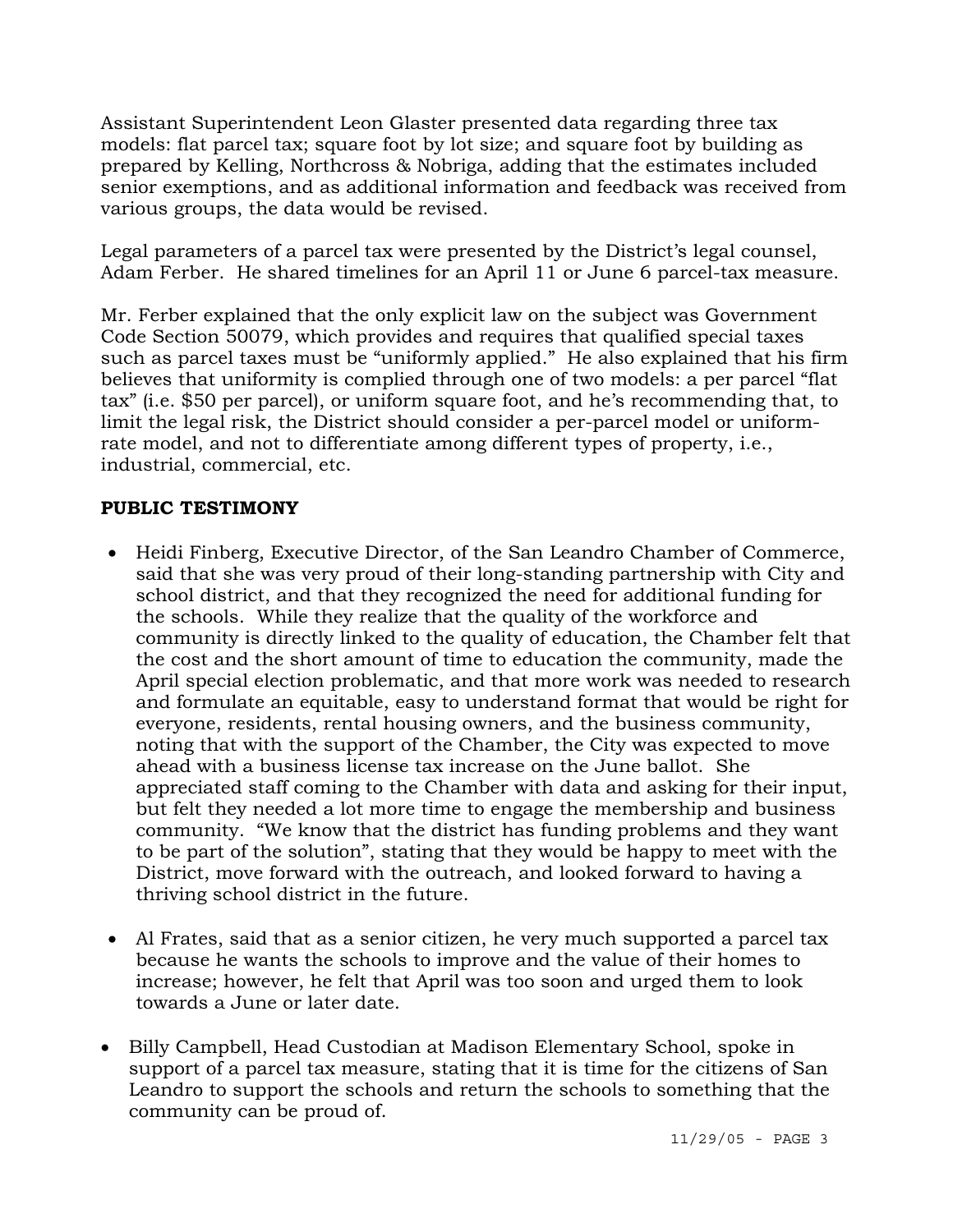• Juan M. Martinez, parent in the school district, also spoke in favor of a parcel tax, stating that he would do everything he could to help educate the community on the value of education, the wonderful things that the District has done, and what needs to continue in order to increase student achievement and improve this wonderful community that we live in.

# **BOARD MEMBER COMMENTS**

Board members all agreed that there was definitely a need for a parcel tax but continued the discussion regarding their concern about timing and whether to go for a special election in April or a June primary election.

Mr. Heystek supported moving ahead with a parcel tax in April, stressing that this was something that could not be put off any longer, and that we needed to continue to engage the community and make an all out effort to succeed.

Regarding the cost difference between the two elections raised by President Cutter, Superintendent Lim said that with a special election, the District would be responsible for the entire cost, while costs would be shared with the City with a June election.

Mr. Richards was unsure of what model to use, but was leaning towards June, giving the District more time to complete the work that was needed to insure a successful election.

Mr. Davis and Mrs. Hague both agreed with Mr. Heystek that the District needs to "shoot for success" and not look at it as a "trial balloon," concurring that June may be the best time for success and less expensive for the District. This would give the District time to have the Chamber's support, as well as the apartment owners' association, whose input the District still had not heard, as well as to craft the language would be acceptable to all parties.

Ms. Perry was happy that the survey showed the continued support for the bond, and felt that we should pursue a bond in November. She also felt that a parcel tax, on the other hand, could be tricky, adding that it would be an uphill battle, but she felt that if they didn't take a risk, the District may never get out of the situation they are in.

Responding to Mr. Cassidy, it was Mr. Senden's opinion that a special election in April, for those District's seeking to have a first-time parcel tax enacted, enables the District to engage the community on the need for funding and the uses for that funding, as it would most likely compete with nothing else on the ballot. Whereas a June ballot, when it's a primary, can be challenging. He also felt that more important than the timing of the election, was to be prepared and ready.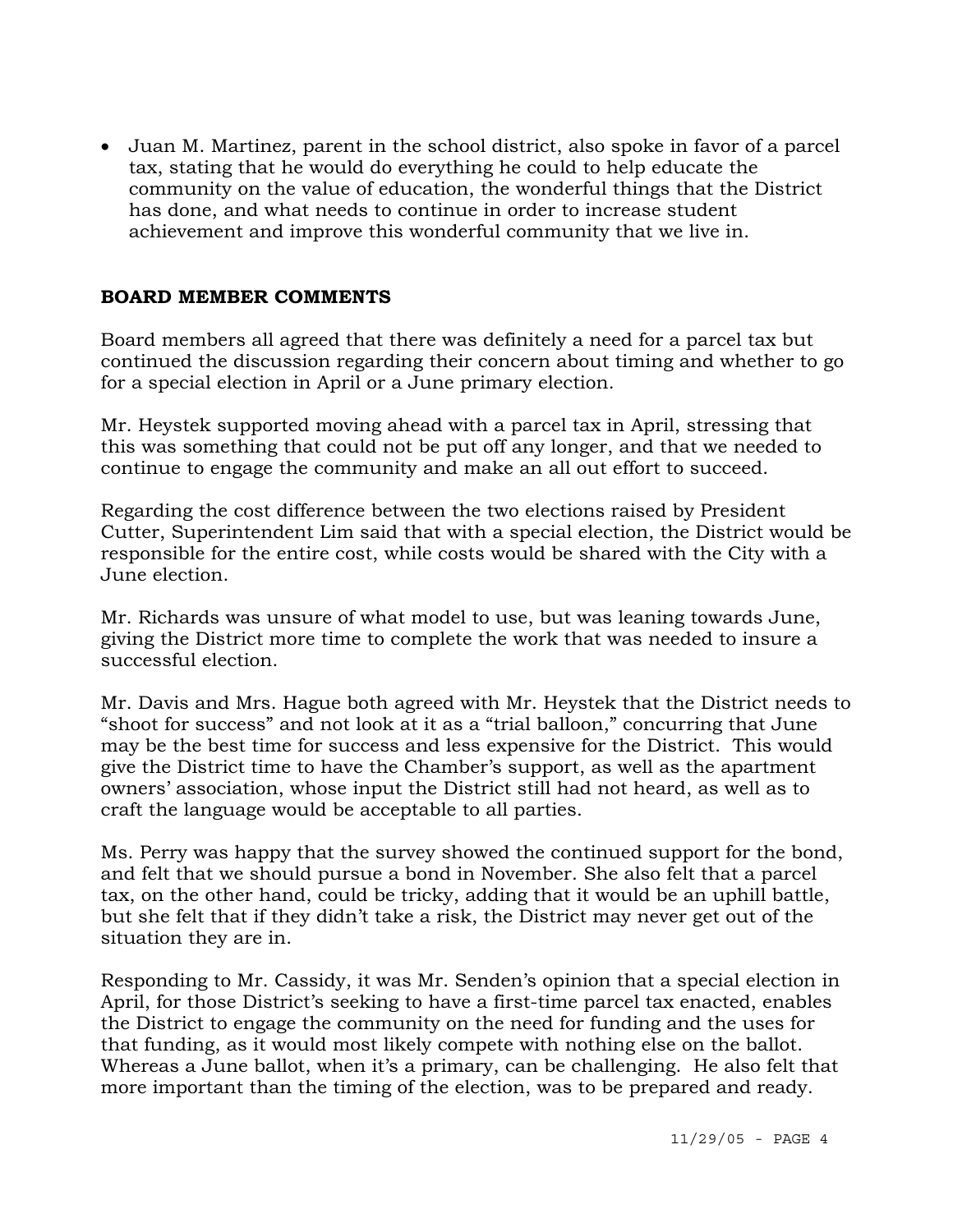Mr. Cassidy said that it was the responsibility of the trustees to identify the needs of the students and then to develop solutions for addressing those needs, adding that this District not only has pressing facilities needs but also pressing operating revenue needs. "We need to expand our school sites, modernize our existing ones, and we need to bring in greater operating revenue," so that we no longer will be at the bottom of Alameda County in revenue per student. Mr. Cassidy felt that April would give the District the best chance for success, adding that "if we begin working tremendously hard today, we can get it done by April."

Mrs. Cutter said it would be prudent to determine the size of the tax levy and which programs the money would support if the measure passed. She commended Mr. Cassidy for sharing his list of enhanced revenue per student in local district areas, making it clear that it was San Leandro's responsibility, and that we could not count on the state.

Responding to Mrs. Cutter, Superintendent Lim explained that if we were looking at an April special election, a Resolution would need to be passed by January 6, 2006, noting that there were two more Board meetings before that and a special meeting could be scheduled after the winter break to complete everything necessary to move ahead. Staff indicated that they had already compiled a "dream cost" list for \$4.9 million; however, based on the information on the parcel tax models, it needed to be refined, more focused, and narrowed down.

Mr. Cassidy was adamant that he wanted to look towards an April special election, stressing that there was no higher priority than for the school district to get out of the basement position that they are in through the county. He urged the superintendent and staff to work with the Chamber, apartment owners, and every stakeholder to try to expedite the process, and craft a proposal that would satisfy their needs by the next Board meeting.

It was the consensus of the Board to move ahead with a parcel tax measure, have staff prepare a recommendation to include a cost analysis of priorities identified through the community survey and other community engagement processes, as well as Mr. Heystek's suggestion to include percentages of the total amount that funding would be spent on by the December 13, 2005, Board meeting, and also to schedule a special meeting after that.

Prior to adjourning the meeting, Mr. Cassidy announced that for those interested in participating in this effort, a community meeting was scheduled for Sunday, December 4, at 7:00 p.m., at Jefferson Elementary School.

Mr. Davis would like to see the slogan "Committed to Academic Excellence for All Children" appear on all District and site correspondence to reinforce the District's commitment to closing the achievement gap. The Board agreed to add it as a discussion item as to whether it was the District's "slogan" or vision statement, and proceed from there.